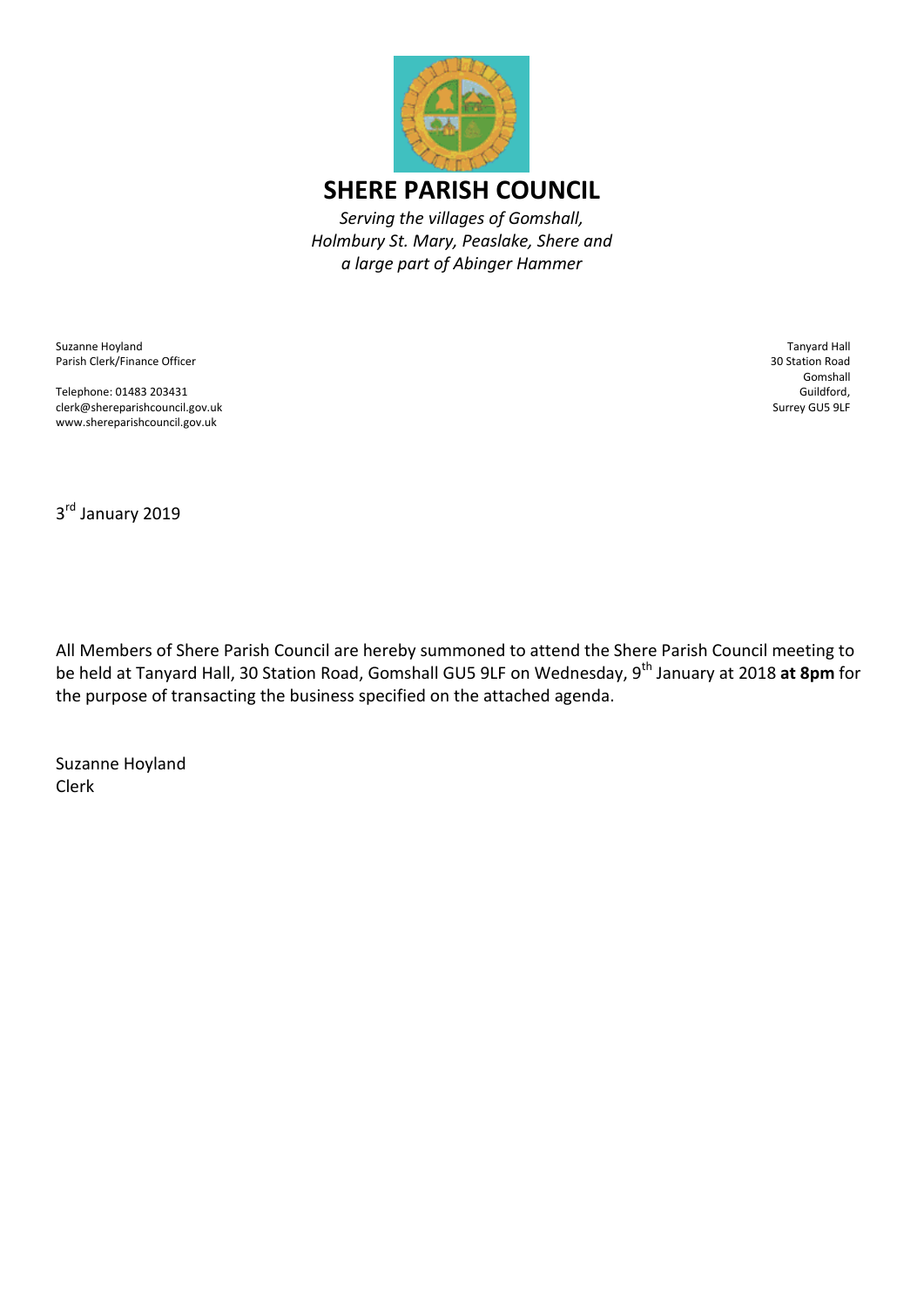

*Serving the villages of Gomshall, Holmbury St. Mary, Peaslake, Shere and a large part of Abinger Hammer*

**Suzanne Hoyland Parish Clerk/Finance Officer Telephone: 01483 203431**

**clerk@ShereParishCouncil.gov.uk www.ShereParishCouncil.gov.uk**

**Tanyard Hall 30 Station Road Gomshall Guildford, Surrey. GU5 9LF**

## **COUNCIL MEETING 8.00PM ON WEDNESDAY, 9th JANUARY 2018**

Tanyard Hall, 30 Station Road, Gomshall GU5 9LF

## **AGENDA**

| Ref:   | Item:                                                                                                                                                | Led by:  |
|--------|------------------------------------------------------------------------------------------------------------------------------------------------------|----------|
| 18/152 | To accept apologies and reasons for absence in accordance with the Local                                                                             | Clerk    |
|        | Government Act 1972, Schedule 12, paragraph 40                                                                                                       |          |
| 18/153 | <b>Declaration of Personal or Prejudicial Interests</b>                                                                                              | Chairman |
|        | Declarations by Councillors on any of the agenda items below.                                                                                        |          |
| 18/154 | Declaration of gifts or hospitality over £25. Members are reminded that once a                                                                       | Chairman |
|        | declaration of gifts or hospitality has been made then a new Form of Financial and Other                                                             |          |
|        | Registerable Interests must be completed                                                                                                             |          |
| 18/155 | SHORT ADJOURNMENT TO ENABLE THE PUBLIC TO ADDRESS THE COUNCIL                                                                                        |          |
| 18/156 | Approval of the Minutes of the Council meeting held on the 6th November 2018                                                                         | Clerk    |
|        | <b>ITEMS FOR DECISION:</b>                                                                                                                           |          |
| 18/157 | Finance Committee Meeting 25th October and 26 <sup>th</sup> November 2018 - to receive the                                                           | RD/RFO   |
|        | Minutes of the Finance Committee meetings. The draft budget for 2019/20, including                                                                   |          |
|        | the precept, as set out in the annex to the Finance Committee's minutes is                                                                           |          |
|        | RECOMMENDED TO COUNCIL FOR ADOPTION.                                                                                                                 |          |
| 18/158 | <b>Finance matters</b>                                                                                                                               | RFO/RD   |
|        | Approval of income and expenditure for the months ended November and<br>$\bullet$                                                                    |          |
|        | December 2018                                                                                                                                        |          |
|        | To note bank reconciliations and statement balances for months ended<br>$\bullet$                                                                    |          |
|        | November and December 2018                                                                                                                           |          |
|        | To note income and expenditure against budget to end of December 2018<br>٠                                                                           |          |
|        | To note VAT expenditure for November and December 2018<br>$\bullet$                                                                                  |          |
|        | To approve the replacement of Joy Millett by Suzanne Hoyland as main contact<br>$\bullet$                                                            |          |
|        | and signatory with the same signing rights on the Boom bank account in                                                                               |          |
|        | accordance with the Financial Regulations adopted 3 <sup>rd</sup> May 2018                                                                           |          |
|        | To Consider two further bank accounts to spread risk and to ensure all funds are<br>$\bullet$                                                        |          |
|        | adequately cover under the Financial Services Authority (FCA)                                                                                        |          |
|        | The Chairman to issue the Precept for 2019/20 subject to Council's final<br>$\bullet$                                                                |          |
|        | confirmation of the Precept, taking into account the notification of the Band D                                                                      |          |
|        | equivalent figures from Guildford Borough Council and the LCTSS grant<br>Concurrent Functions Grant Aid from Guildford Borough Council - to note the |          |
|        | $\bullet$<br>outcome of the Parish Council's bid for funding in 2019/20 and to receive a                                                             |          |
|        | position report on grants to be claimed from previous years                                                                                          |          |
|        | Parish Audit 2018/19:                                                                                                                                |          |
|        | The Council to note the internal auditor's report of his interim audit on 29th<br>а.                                                                 |          |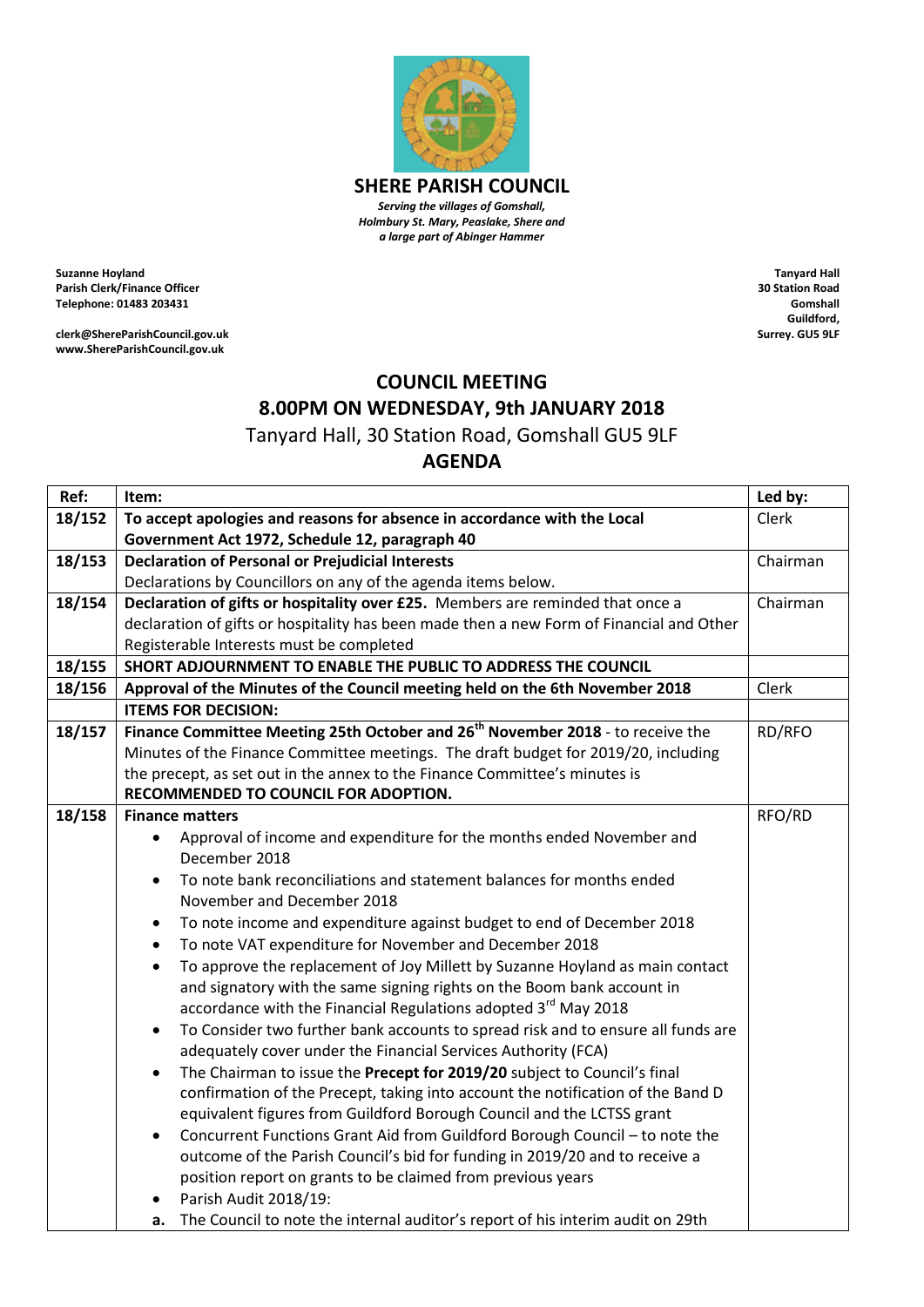|        | October 2018 and update from the Clerk/RFO                                                   |             |
|--------|----------------------------------------------------------------------------------------------|-------------|
|        | The Council to confirm that it has maintained an adequate system of internal<br>b.           |             |
|        | control during the current year, including measures designed to prevent and                  |             |
|        | detect fraud and corruption.                                                                 |             |
|        |                                                                                              |             |
|        | The Council to confirm that it has maintained throughout the year an adequate<br>c.          |             |
|        | and effective system of internal audit of the council's accounting records and               |             |
|        | control system and carried out a review of its effectiveness, i.e.:                          |             |
|        | 1. the scope of the internal audit has been discussed with the full Council and              |             |
|        | the internal auditor to ensure that the audit covers all the relevant risk                   |             |
|        | areas:                                                                                       |             |
|        | 2. the internal auditor is sufficiently independent of the Council's financial               |             |
|        | controls and procedures and is unbiased and objective:                                       |             |
|        | 3. that the internal auditor has sufficient knowledge to be able to carry out the            |             |
|        | audit and to give an objective view on whether the financial controls and                    |             |
|        | procedures meet the needs of the Council:                                                    |             |
|        | 4. That the relevant responsibilities of Members, Clerk/RFO and Internal                     |             |
|        | Auditor are defined.                                                                         |             |
|        | To approve all standing orders and direct debits<br>٠                                        |             |
|        | To note the Parish Council's external auditor for 2018/19 will be PFK Littlejohn             |             |
|        | <b>LLP</b>                                                                                   |             |
|        | To consider amendments to the Financial Regulations in allow for electronic<br>$\bullet$     |             |
|        | banking                                                                                      |             |
|        | Internal Auditor - review of fees for 2019/20                                                |             |
| 18/159 | Peaslake Farm - to receive feedback on the Peaslake Farm public consultation from            | <b>RD</b>   |
|        | Greenoak Housing Association and to Ratify the final design.                                 |             |
| 18/160 | Art Group, Tanyard Hall - to consider reducing/wavering the hire fee for the hall for a      | RFO/RD      |
|        | respite social art group                                                                     |             |
| 18/161 | <b>Shere Car Park:</b>                                                                       | Clerk       |
|        | to consider a request from a member of the public to remove the barriers                     |             |
|        | preventing free movement in a circle around the car park                                     |             |
|        |                                                                                              |             |
| 18/162 | consideration of quote for white lines on the barriers to denote parking spaces              | ALL         |
|        | Shere Surgery - to receive a letter requesting help in the following areas:                  |             |
|        | Potential funding streams for the increased demand for services generally and                |             |
|        | increase in population                                                                       |             |
|        | Inadequate volume of parking                                                                 |             |
|        | Inadequate disabled parking<br>٠                                                             |             |
|        | Disabled access from the car park to the surgery and condition of the footpath<br>$\bullet$  |             |
| 18/163 | Peaslake Fair parking - to consider the request to use the fields at Peaslake Farm for       | <b>GR</b>   |
|        | parking for the 2019 fair                                                                    |             |
| 18/164 | Corner Cottage, Pitland Street, Holmbury St Mary - to consider an application for an         | BA/RS/CC    |
|        | easement across the manorial waste on Horsham Road B2126                                     |             |
| 18/165 | Grievance Policy, Disciplinary Policy and Performance Management Policy - to                 | GR/JC/Clerk |
|        | consider adoption                                                                            |             |
| 18/166 | <b>Prudential RideLondon</b> - report on the site meeting $4/12/18$ and consideration of the |             |
|        | request to use the Manorial waste on Horsham Road.                                           |             |
| 18/167 | Shere Pool - to receive an update                                                            |             |
| 18/168 | Surrey Hills Management Plan Survey - to consider making a response                          |             |
|        | www.surreyhills.org/board/have-your-say/                                                     |             |
| 18/169 | Police Matters - to consider any matters that need to be brought to the attention of the     | All         |
|        | Police.                                                                                      |             |
|        | <b>ITEMS TO NOTE:</b>                                                                        |             |
| 18/170 | Telecoms Mast, Holmbury St Mary - to note the lease with Cornerstone                         | Clerk       |
|        | Telecommunications Infrastructure Limited has been completed                                 |             |
| 18/171 | Healthwatch Surrey - Community Cash Fund Launch - to note applications opening               | Clerk       |
|        | January 2019                                                                                 |             |
|        |                                                                                              |             |